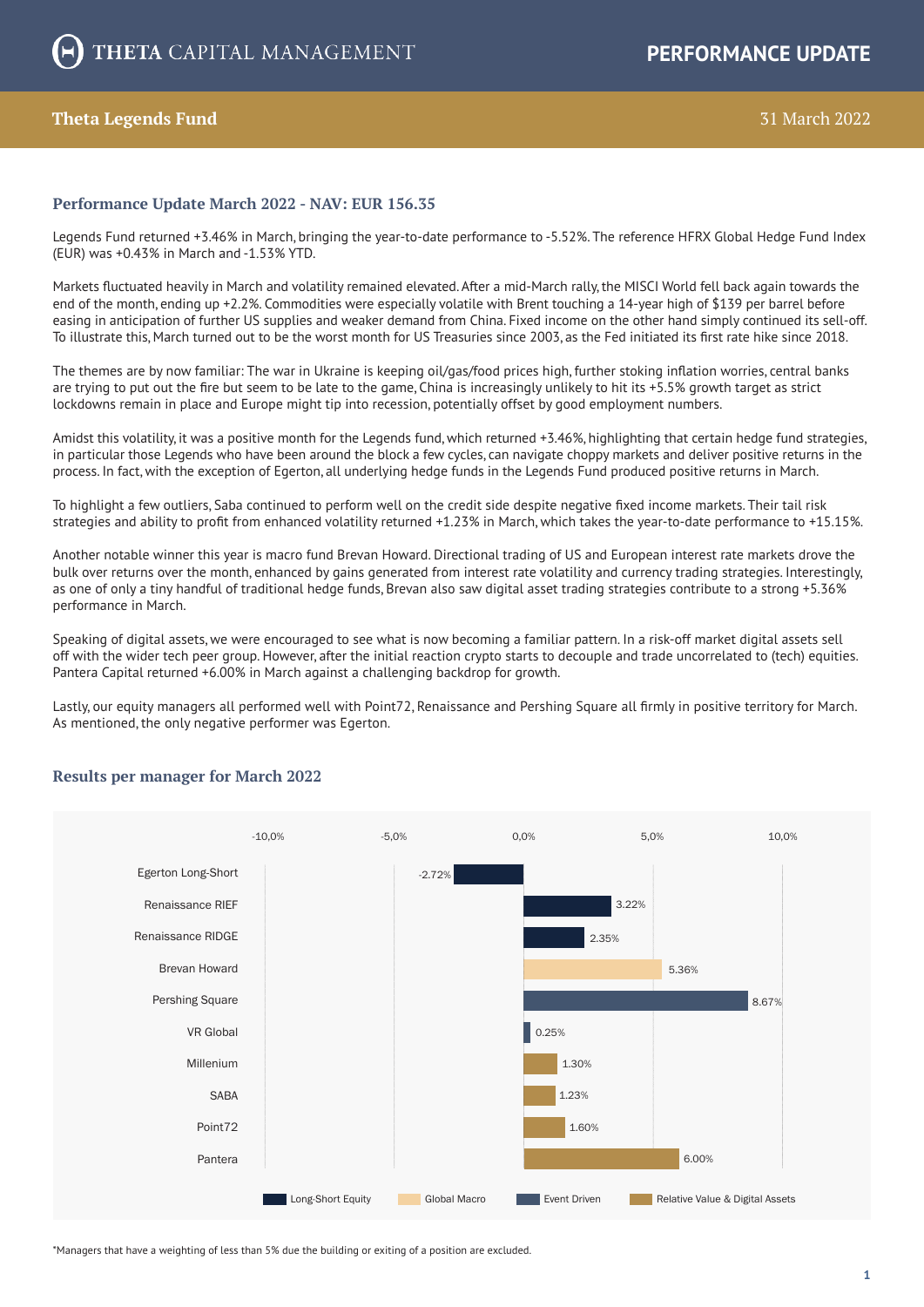# **Theta Legends Fund** 31 March 2022

## **Performance Summary per sub sector**

### **Long-Short Equity**

**Egerton Long-Short Fund (John Armitage):** -2.72% in March, -9.71% YTD **Renaissance Technologies (Jim Simons):** RIEF +3.22% in March, -0.53% YTD and RIDGE +2.35% in March, -1.37% YTD

#### **Global Macro**

**Brevan Howard Fund (Alan Howard):** +5.36% in March, +7.80% YTD

#### **Event-Driven**

**Pershing Square Holdings (Bill Ackman)** +8.67% in March, -1.50% YTD **VR Global (Richard Deitz):** +0.25% in March, -12.58% YTD

#### **Relative Value & digital assets**

**Millennium International (Izzy Englander)** +1.30% in March, +3.20% YTD **Saba Capital Masterfund (Boaz Weinstein):** +1.23% in March, +15.15% YTD **Point72 (Steve Cohen):** +1.60% in March, +0.10% YTD **Pantera Early Stage Token Fund (Dan Morehead)**: +6.00% in March, -21.98% YTD

| Returns (%) | Jan       | Feb     | Mar     | Apr     | May                      | <b>Jun</b> | <b>Jul</b>     | Aug     | Sep            | Oct     | <b>Nov</b>               | <b>Dec</b>               | Year     | Index*  |
|-------------|-----------|---------|---------|---------|--------------------------|------------|----------------|---------|----------------|---------|--------------------------|--------------------------|----------|---------|
| 2022        | $-6.64$   | $-2.19$ | 3.46    |         | $\overline{\phantom{a}}$ |            | $\blacksquare$ | ٠       | $\overline{a}$ |         | $\overline{\phantom{a}}$ | $\overline{\phantom{a}}$ | $-5.52$  | $-1.53$ |
| 2021        | 3.78      | 19.06   | 9.79    | 7.24    | $-3.91$                  | $-0.96$    | 2.42           | 3.00    | $-1.50$        | 7.15    | 3.24                     | $-5.32$                  | 50.68    | 3.74    |
| 2020        | 0.41      | $-1.40$ | $-7.76$ | 4.91    | 1.70                     | 2.35       | 4.11           | 6.96    | $-3.02$        | $-2.08$ | 2.53                     | 7.31                     | 16.04    | 3.00    |
| 2019        | 3.25      | 1.99    | 0.15    | $-0.73$ | $-0.95$                  | 2.20       | 0.76           | $-5.67$ | 0.42           | 0.17    | $-0.41$                  | 3.36                     | 4.30     | 3.44    |
| 2018        | 2.41      | $-2.87$ | $-1.88$ | 1.48    | 0.35                     | 0.62       | $-0.14$        | $-0.49$ | 0.14           | $-2.79$ | $-1.45$                  | $-2.91$                  | $-7.43$  | $-9.93$ |
| 2017        | 1.02      | 2.38    | $-1.51$ | 0.74    | $-0.24$                  | $-0.39$    | 0.23           | 0.14    | $-0.75$        | 1.27    | 0.27                     | $-0.17$                  | 1.96     | 3.49    |
| 2016        | $-2.78$   | $-1.81$ | $-2.16$ | $-0.22$ | $-0.01$                  | $-1.63$    | 2.36           | $-0.68$ | $-0.28$        | $-1.71$ | 0.88                     | 1.23                     | $-6.63$  | 0.70    |
| 2015        | 1.19      | 2.46    | 0.95    | $-0.26$ | 0.24                     | $-0.61$    | 2.14           | $-2.68$ | $-1.27$        | $-3.05$ | 1.01                     | $-0.87$                  | $-0.90$  | $-4.38$ |
| 2014        | $-0.33$   | 2.39    | $-0.41$ | $-2.03$ | 1.28                     | 1.37       | $-0.90$        | 1.65    | 0.92           | $-1.39$ | 1.53                     | 0.99                     | 5.08     | $-0.98$ |
| 2013        | 2.47      | 0.01    | 2.41    | 1.57    | 0.91                     | $-1.84$    | 2.33           | $-2.14$ | 0.72           | 1.75    | 1.51                     | 1.56                     | 11.72    | 6.31    |
| 2012        | 3.03      | 2.05    | 0.48    | $-0.27$ | $-2.98$                  | $-0.34$    | 0.75           | 0.98    | 1.74           | $-1.36$ | 1.22                     | 0.98                     | 6.33     | 3.05    |
| 2011        | $-0.60$   | 1.46    | $-0.86$ | 1.39    | $-2.63$                  | $-3.48$    | 0.25           | $-4.14$ | $-5.23$        | 2.12    | $-0.61$                  | $-1.22$                  | $-13.01$ | $-8.70$ |
| 2010        | $\bar{a}$ | 0.03    | 2.91    | 1.52    | $-5.67$                  | $-2.64$    | 1.77           | $-0.54$ | 5.19           | 2.53    | 0.47                     | 4.58                     | 9.62     | 4.63    |

Results from Feb 2010 to Dec 2012 are the results of Legends Fund predecessor fund (same strategy, but no listing). \*The HFRX Global hedge Fund index hedged to Euro

Theta Legends Fund is the sucessor fund to Legends Fund. Theta Legends Fund merged with Legends Fund on January  $1<sup>st</sup>$  2022.

It follows exactly the same process and strategy, except that the fund vehicle is no longer listed, investors are registered directly in the share register and subscriptions are monthly and redemptions monthly with 90 days' notice.